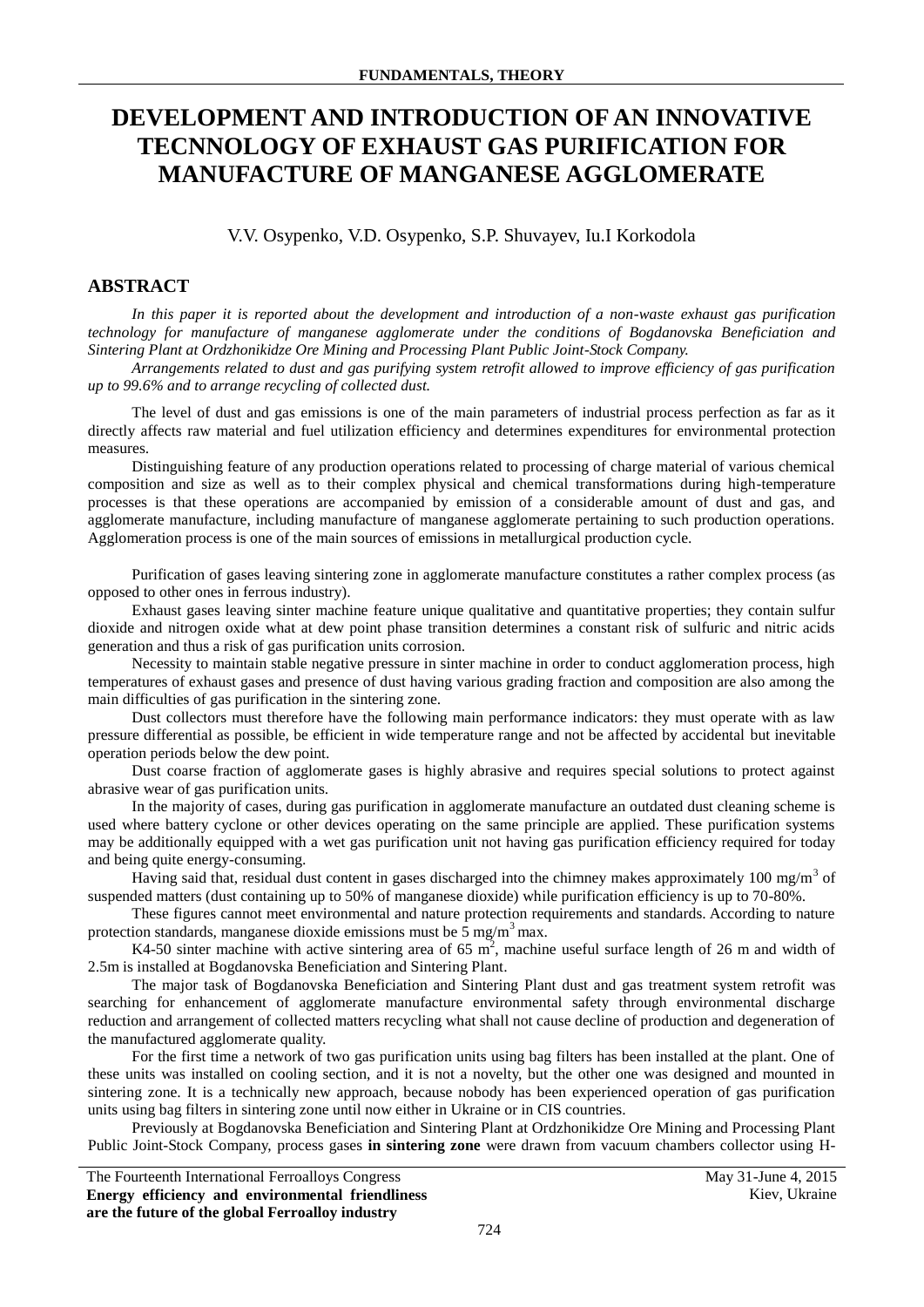6700 blower and were delivered to the first purification stage, to БЦ Р540/6х90 battery cyclone, and next to КМП-8 wet coagulation dust collector (4 items) (the second purification stage).

In order to fulfill the assigned tasks it was suggested to implement a unit of two-stage purification system using  $\text{LIT-450}$  horizontal cyclone spark arrester and  $\Phi$ PHP-7700 bag filter for obtaining final dust content of max. 10 mg/m<sup>3</sup> (where initial dust content of aspirated gas was  $3.2 \text{ g/m}^3$ ).

**In cooling section** several aspiration units were installed:

- a plant downstream from pan cooler (cooling section): two Venturi scrubbers and Н-6500-11-4 blower;
- in storage bins assembly: СИОТ-8 Venturi scrubber and a smoke exhauster;
- in primary mixing assembly: a smoke exhauster and СИОТ-8 Venturi scrubber;
- in transfer unit: a smoke exhauster and ЦВП No.6 centrifugal cyclone.

Purified aspiration air was discharged into the atmosphere through the vent pipes of the primary mixing assembly, charge preparation plant and agglomerate machine body as well as through the exhaust pipe of Н=100 m.

Retrofit measures provide assembling of all suction devices from all dusting areas for purification in ФРИР-5000Ш bag filter. Gases coming from the following local suction devices are purified in the bag filter:

- sinter machine cooling section;
- aspiration device in storage bin assembly;
- aspiration device in primary mixing assembly;
- aspiration device of transfer unit;
- aspiration device of sinter machine body;
- points for transfer from pan cooler to conveyor No.9;
- agglomerate storage space;
- points of charging from conveyor No.9 to conveyor No.10;
- points of charging from gas purification conveyor to conveyor No.5;
- sinter machine main radius

**Table 1.** Gas purification main indicators

| Item<br>No.                                                              | Name                                                                                                                                                                                                                                                                                                                                 | Unit of measure | Quantity                                                                                         |
|--------------------------------------------------------------------------|--------------------------------------------------------------------------------------------------------------------------------------------------------------------------------------------------------------------------------------------------------------------------------------------------------------------------------------|-----------------|--------------------------------------------------------------------------------------------------|
|                                                                          | Sintering zone                                                                                                                                                                                                                                                                                                                       |                 |                                                                                                  |
| $\mathbf{1}$                                                             | Overall gas consumption for purification in normal conditions<br>$(at = 60^{\circ} to 170^{\circ}C)$                                                                                                                                                                                                                                 | thous. nm3/h    | $290.3 \div 345.1$                                                                               |
| $\boldsymbol{2}$                                                         | Overall gas consumption for purification in operating<br>conditions (at t= $60^{\circ}$ to 170°C)                                                                                                                                                                                                                                    | thous. m3/h     | $353.4 \div 558.9$                                                                               |
| 3                                                                        | Gases temperature after sinter machine                                                                                                                                                                                                                                                                                               | $\overline{C}$  | $60 \div 170$                                                                                    |
| $\overline{4}$                                                           | Gases humidity after sinter machine                                                                                                                                                                                                                                                                                                  | $\overline{\%}$ | 22                                                                                               |
| $\overline{5}$                                                           | Gases dust content after sinter machine                                                                                                                                                                                                                                                                                              | g/mn3           | 3.2                                                                                              |
| 6                                                                        | Gases dust content after bag filter                                                                                                                                                                                                                                                                                                  | g/mn3           | 0.01                                                                                             |
| 7                                                                        | Chemical composition of agglomeration gases (before battery<br>cyclone):<br>SO <sub>2</sub><br>$H_2S$<br>CO<br>CO <sub>2</sub><br>$NO+NO2$<br>O <sub>2</sub>                                                                                                                                                                         | volume %        | $0.0025 \div 0.004$<br>$0.2 \div 2.0$<br>$3.4 \div 5.5$<br>0.0018<br>$16.7 \div 17.0$            |
| 8                                                                        | Chemical composition of dust (sampling in battery cyclone):<br>-iron and its compounds<br>-iron oxide $(Fe2O3)$<br>-iron protoxide (FeO);<br>- manganese and its compounds;<br>-manganese dioxide;<br>-manganese oxide (II);<br>-chrome $6+$ ;<br>-silicon dioxide;<br>-silicon;<br>-aluminum;<br>-aluminum oxide;<br>-calcium oxide | $\%$            | 3.5<br>4.73<br>4.21<br>11.72<br>18.51<br>16.26<br>0.001<br>24.75<br>11.56<br>0.98<br>1.82<br>5.6 |
| 9                                                                        | Required negative pressure in vacuum chambers                                                                                                                                                                                                                                                                                        | kPa             | $6 \div 10$                                                                                      |
| The Fourteenth International Ferroalloys Congress<br>May 31-June 4, 2015 |                                                                                                                                                                                                                                                                                                                                      |                 |                                                                                                  |

**Energy efficiency and environmental friendliness** 

Kiev, Ukraine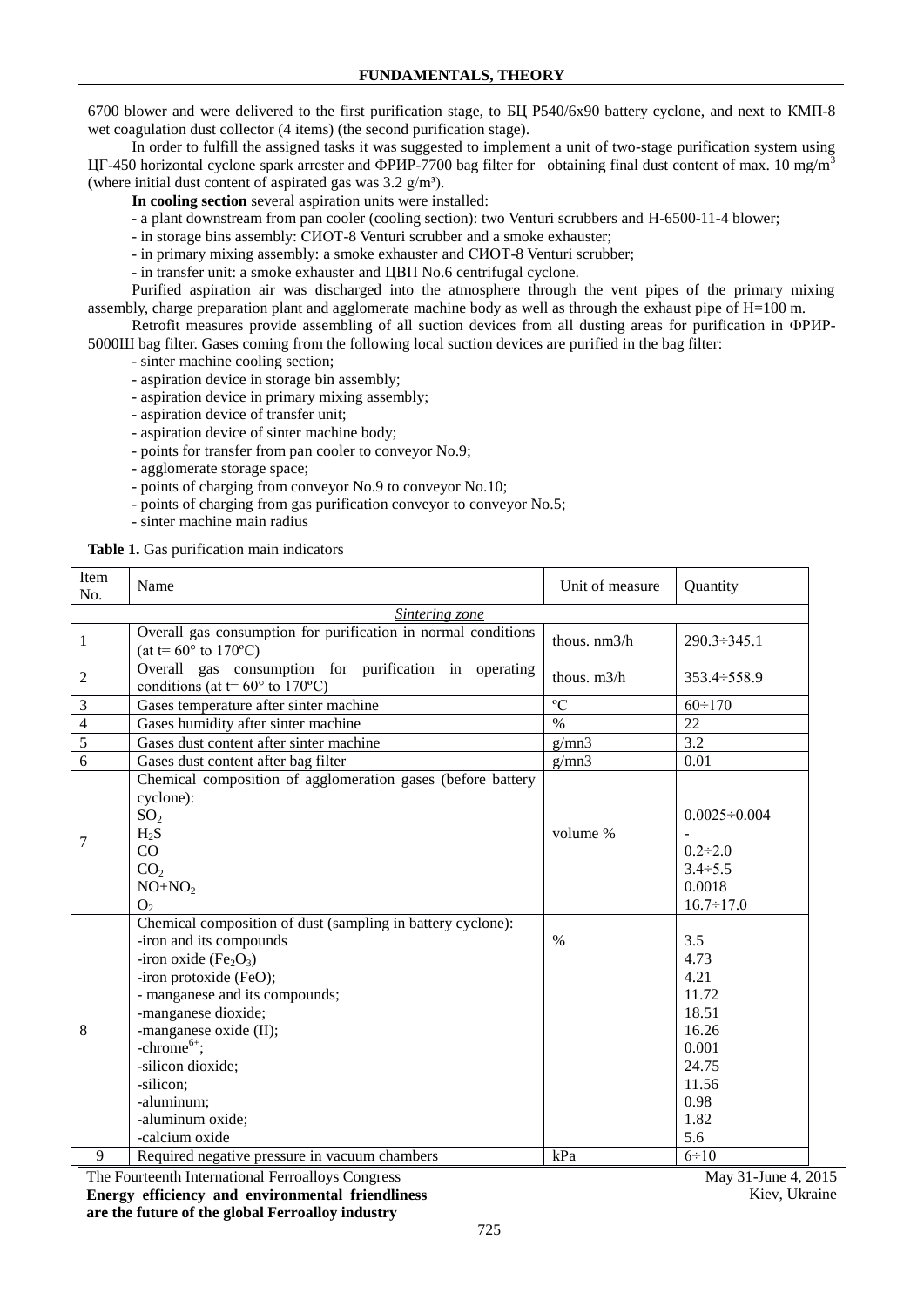### **FUNDAMENTALS, THEORY**

| 10 | Gases dew point temperature                                                                    | $\rm ^{o}C$                      | $+56$                                  |
|----|------------------------------------------------------------------------------------------------|----------------------------------|----------------------------------------|
| 11 |                                                                                                | Continuous running with shutting |                                        |
|    | Sinter machine running regime                                                                  | down for repair                  |                                        |
| 12 | Total operating hours per year                                                                 | h/year                           | 6500                                   |
| 13 | Dust bulk density                                                                              | t/m3                             | $\overline{1.2}$                       |
| 14 | Dust physical and chemical properties                                                          | Adhesion and abrasive ability    |                                        |
|    | Cooling section                                                                                |                                  |                                        |
|    | Volume of aspiration air for purification in operating conditions:                             |                                  |                                        |
|    | - from sinter machine cooling section;                                                         | thous. $m^3/h$                   | $307.3 \div 521.8$                     |
|    | - from aspiration device in storage bin assembly;                                              |                                  | 54.0                                   |
|    | - from aspiration device in primary mixing assembly;                                           |                                  | 21.0                                   |
|    | - from aspiration device of transfer unit;                                                     |                                  | 7.0                                    |
| 15 | - from aspiration device of sinter machine body;                                               |                                  | 15.0                                   |
|    | - agglomerate storage space;                                                                   |                                  | 5.0                                    |
|    | - points of charging from conveyor No.9 to conveyor No.10;                                     |                                  | 12.7                                   |
|    | - points of charging from gas purification conveyor to conveyor                                |                                  |                                        |
|    | No.5;                                                                                          |                                  | 3.0                                    |
|    | - dust exhaust at main radius of sinter machine;                                               |                                  | 3.0                                    |
| 16 | Total volume of aspiration air for purification in operating                                   | thous. $m^3/h$                   | $307.3 \div 521.8$                     |
|    | conditions                                                                                     |                                  |                                        |
|    | Volume of aspiration air for purification in normal conditions:                                |                                  |                                        |
|    | - from sinter machine cooling section;                                                         |                                  | 201.4<br>50.66                         |
|    | - from aspiration device in storage bin assembly;                                              |                                  |                                        |
|    | - from aspiration device in primary mixing assembly;                                           |                                  | 17.86<br>5.95                          |
| 17 | - from aspiration device of transfer unit;<br>- from aspiration device of sinter machine body; | thous. nm3/h                     | 13.88                                  |
|    |                                                                                                |                                  | 4.66                                   |
|    | - agglomerate storage space;<br>- points of charging from conveyor No.9 to conveyor No.10;     |                                  | 11.83                                  |
|    | - points of charging from gas purification conveyor to conveyor                                |                                  | 2.8                                    |
|    | No.5;                                                                                          |                                  |                                        |
|    | - dust exhaust at main radius of sinter machine;                                               |                                  | 2.8                                    |
|    | Total volume of aspiration air for purification in normal                                      |                                  |                                        |
| 18 | conditions                                                                                     | thous. nm3/h                     | $285.3 \div 320.4$                     |
|    | Aspiration air temperature:                                                                    |                                  | $60 - 220$                             |
|    | - in sinter machine cooling section;                                                           |                                  | 18                                     |
| 19 | - in storage bin assembly;                                                                     | $\rm ^{o}C$                      | 48                                     |
|    | - in primary mixing assembly;                                                                  |                                  |                                        |
|    | - in transfer unit;                                                                            |                                  | 48                                     |
|    | - in sinter machine body.                                                                      |                                  | 22                                     |
| 20 | Aspiration air inlet temperature at gathering manifold                                         | $\overline{C}$                   | 170                                    |
| 21 | Volume of dusty gases fed for purification in operating                                        | thous. $m^3/h$                   | 521.8                                  |
|    | conditions (at $t=170^{\circ}C$ )                                                              |                                  |                                        |
|    | Chemical composition of agglomeration gases (before battery                                    |                                  |                                        |
|    | cyclone):                                                                                      |                                  |                                        |
|    | SO <sub>2</sub>                                                                                |                                  | $0.021 \div 0.023$<br>$0.16 \div 0.17$ |
| 22 | $H_2S$<br>CO                                                                                   | volume %                         | $2.0 \div 3.2$                         |
|    | CO <sub>2</sub>                                                                                |                                  | $0.00093 \div 0.0018$                  |
|    | $NO+NO2$                                                                                       |                                  | $15.0 \div 16.0$                       |
|    | O <sub>2</sub>                                                                                 |                                  |                                        |
|    | Humidity of exhaust gases:                                                                     |                                  |                                        |
|    | - in sinter machine cooling section;                                                           |                                  | 12                                     |
|    | - in storage bin assembly;                                                                     |                                  | $20\,$                                 |
| 23 | - in primary mixing assembly;                                                                  | $\%$                             | 23                                     |
|    | - in transfer unit;                                                                            |                                  | 22                                     |
|    | - in sinter machine body.                                                                      |                                  | 12                                     |
|    | Inlet dust content of aspiration air in operating conditions:                                  |                                  |                                        |
| 24 | - in sinter machine cooling section;                                                           | $g/m^3$                          | 2.47                                   |
|    |                                                                                                |                                  |                                        |

The Fourteenth International Ferroalloys Congress May 31-June 4, 2015 **Energy efficiency and environmental friendliness are the future of the global Ferroalloy industry**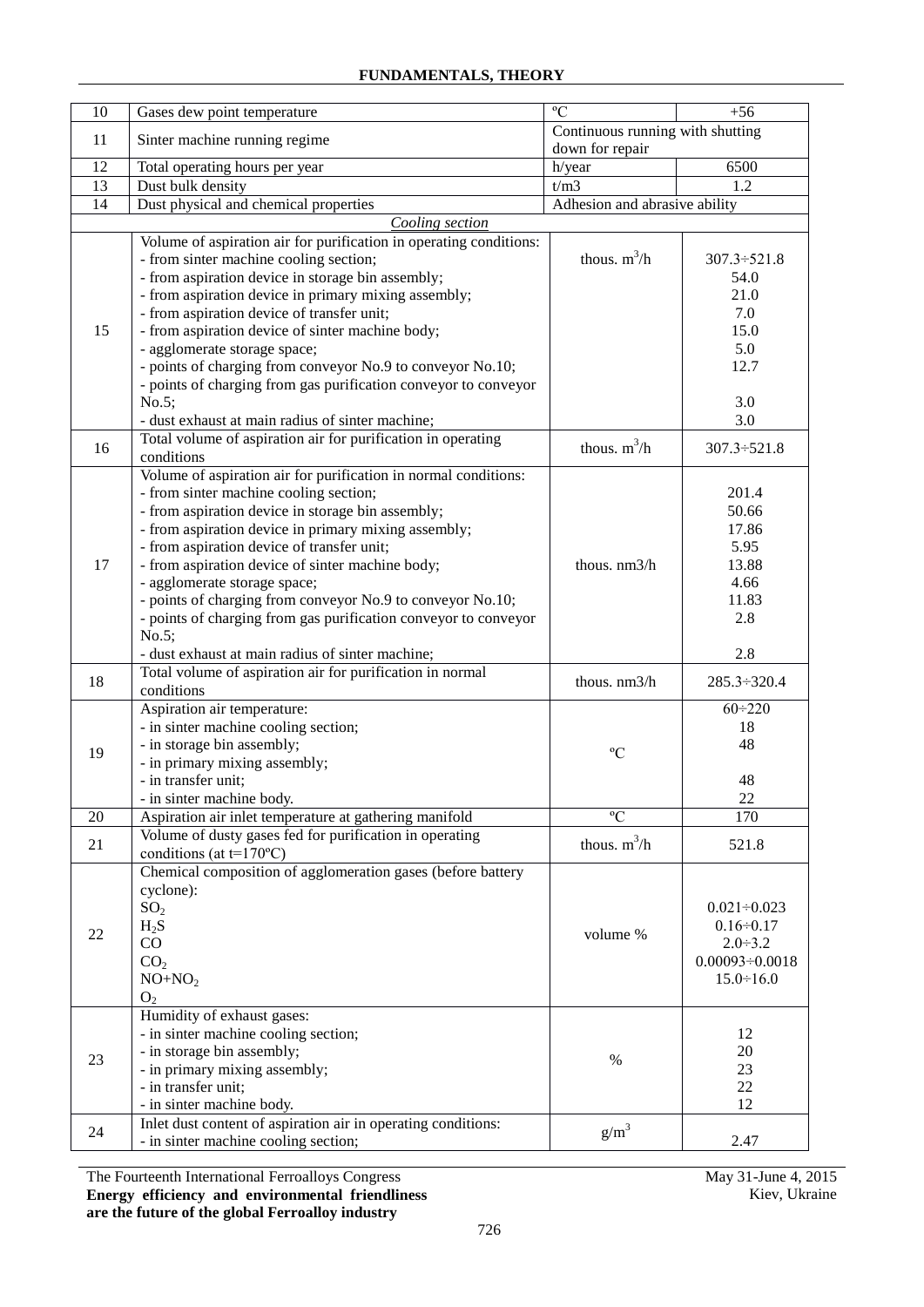### **FUNDAMENTALS, THEORY**

|    | - in storage bin assembly;                                            |                                  | 3.00  |  |
|----|-----------------------------------------------------------------------|----------------------------------|-------|--|
|    | - in primary mixing assembly;                                         |                                  | 1.00  |  |
|    | - in transfer unit;                                                   |                                  | 0.04  |  |
|    | - in sinter machine body.                                             |                                  |       |  |
| 25 | Total inlet dust content of aspiration air before filter in operating | $g/m^3$                          | 2.23  |  |
|    | conditions                                                            |                                  |       |  |
| 26 | Dew point temperature                                                 | $\rm ^{o}C$                      | 50-60 |  |
|    |                                                                       | Continuous running with shutting |       |  |
| 27 | Unit running regime                                                   | down for repair                  |       |  |
| 28 | Total operating hours of the unit per year                            | $h$ /year                        | 6500  |  |
| 29 | Dust bulk density                                                     | $t/m^2$                          | 1.2   |  |
| 30 | Dust physical and chemical properties                                 | Adhesion and abrasive ability    |       |  |

Circuit of agglomeration gases purification unit in sintering zone comprises the following main components: ЦГ-450 horizontal cyclone spark arrester (the first purification stage); ФРИР-7700 bag filter with pulse regeneration, DHRV-35-1400/K high-duty two-flow exhaust fan; conveyor system for evacuation of collected dust and automatic process control system.

Circuit of agglomeration gases purification unit in cooling section comprises the following main components: ФРИР-5000 bag filter with pulse regeneration; ДН-26х2Ф centrifugal two-side smoke exhauster; conveyor system for evacuation of collected dust; air-ducting system with shutoff and control valves and automatic process control system.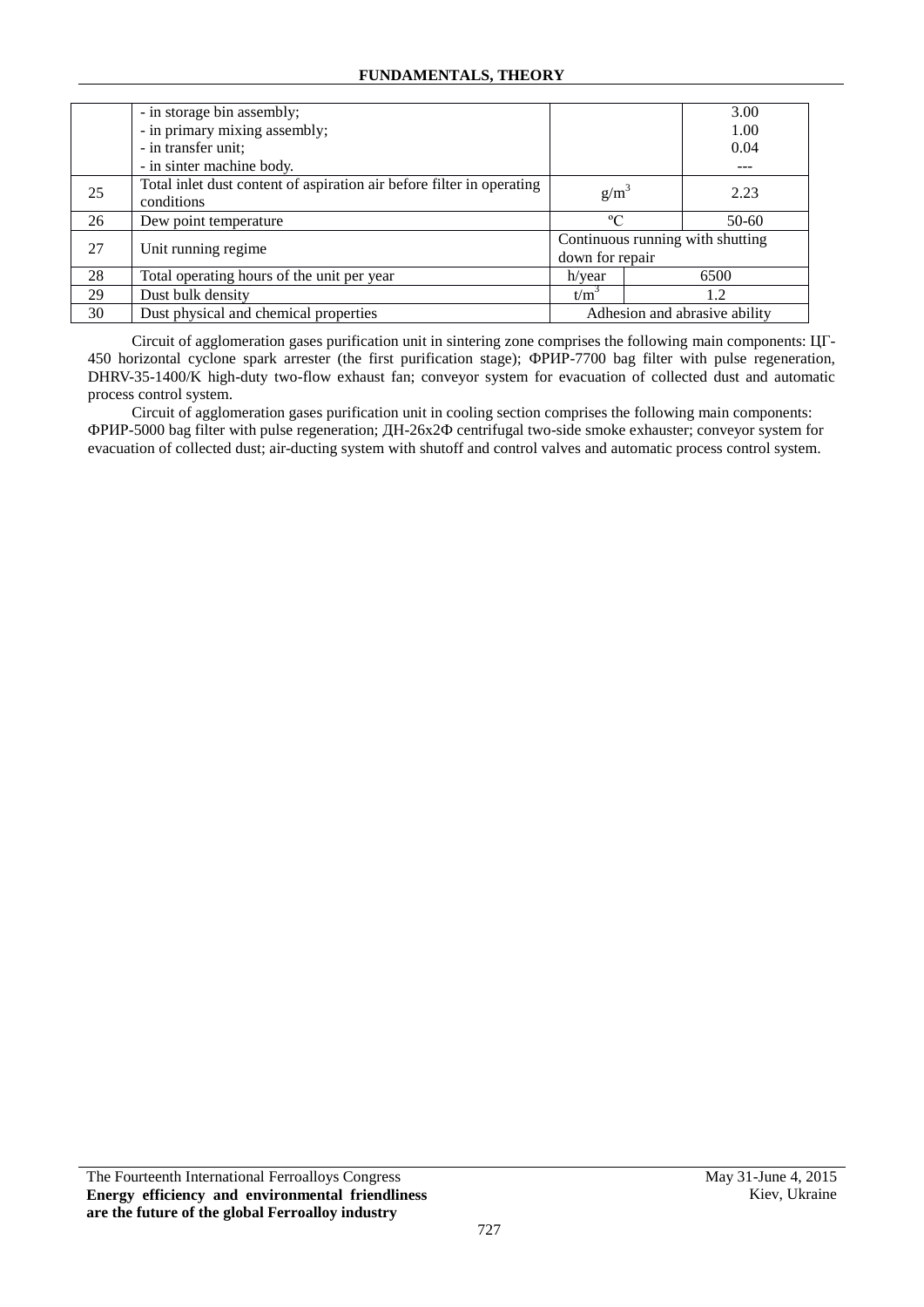#### **FUNDAMENTALS, THEORY**



Process flow diagram of the system of dust and gas purification units in sintering zone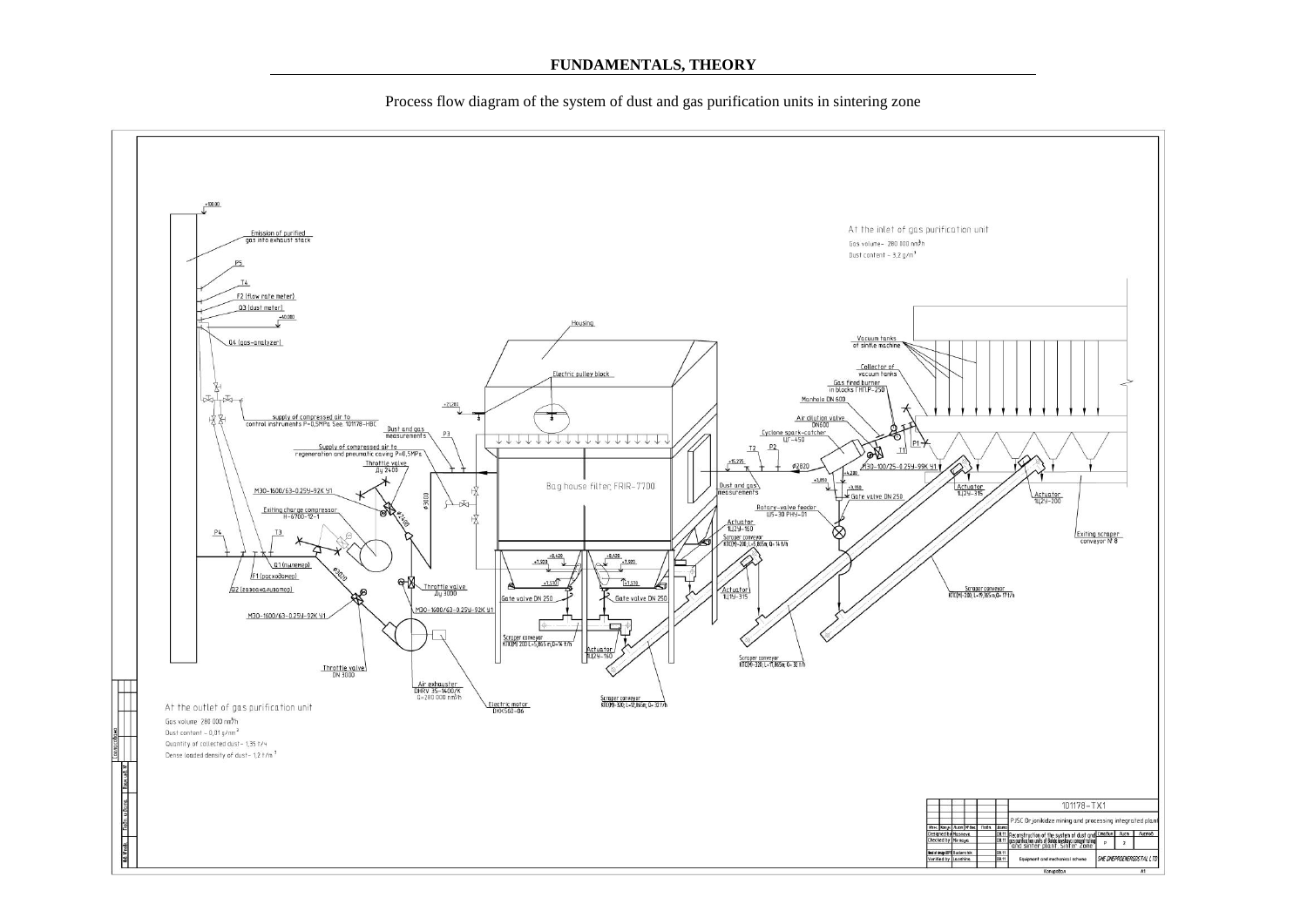### **Technical characteristics of the main gas purification equipment**

*Technical characteristics of ЦГ-450 horizontal cyclone spark arrester:*

|           | gas production rate<br>purification efficiency                              | up to 353.4÷558.9 thous. $m^3/h$<br>up to $70%$                                                                       |
|-----------|-----------------------------------------------------------------------------|-----------------------------------------------------------------------------------------------------------------------|
|           | hydraulic resistance                                                        | 1200 Pa                                                                                                               |
|           | Technical characteristics of ΦPIIP-7700 bag filter:                         |                                                                                                                       |
|           | Production rate of gas to be purified                                       | up to $353413.8 \div 558902.5 \text{ m}^3/\text{h}$                                                                   |
|           | Gas to cloth ratio                                                          | $0.92 \text{ m}^3/\text{m}^2 \text{x} \text{ min.}$                                                                   |
|           | Surface of filter area                                                      | $7700 \text{ m}^2$                                                                                                    |
|           | Dust concentration at filter inlet                                          | max. 10 $g/m3$                                                                                                        |
|           | Dust concentration at filter outlet                                         | max. 0.01 $g/m^3$                                                                                                     |
| ٠         | Filter hydraulic resistance                                                 | max. 3000 Pa                                                                                                          |
|           | Compressed air consumption                                                  | max. $6.3 \text{ nm}^3/\text{min}$ .                                                                                  |
| ٠         | Pressure of compressed supply air                                           | $0.4 \div 0.6$ MPa                                                                                                    |
|           | Number of filter sleeves                                                    | 2880 pcs.                                                                                                             |
|           | Length of filter sleeves with outer diameter of 139 mm                      |                                                                                                                       |
|           | length                                                                      | 6300 mm                                                                                                               |
|           | Sleeves material                                                            | needlona <sup>R</sup> NO/NO 501                                                                                       |
|           | Operational temperature                                                     | plus 200°C                                                                                                            |
|           | Thermal stability limit                                                     | plus 220°C                                                                                                            |
|           | Technical characteristics of DHRV-35-1400/K high-duty two-flow exhaust fan: |                                                                                                                       |
|           | Operation capacity in normal conditions                                     | $290305 \div 345102$ nm <sup>3</sup> /h;                                                                              |
|           | Operation capacity in operating conditions $(t=150^{\circ}C)$               | $m^3/h$ ;                                                                                                             |
|           | Suction head                                                                | 12 000 Pa;                                                                                                            |
|           | Technical characteristics of <b>PPIP-5000</b> bag filter:                   |                                                                                                                       |
|           | Production rate of gas subject to purification                              | up to 521867.9 m3/h                                                                                                   |
|           | Gas to cloth ratio                                                          | up to $1.67$ m $3/m2x$ min.                                                                                           |
|           | Surface of filter area                                                      | 5045 m2                                                                                                               |
| $\bullet$ | Dust concentration at filter inlet                                          | max. $10 \text{ g/m}$ 3                                                                                               |
| ٠         | Dust concentration at filter outlet                                         | max. $10 \text{ mg/m}$ 3                                                                                              |
| $\bullet$ | Filter hydraulic resistance                                                 | max. 3000 Pa                                                                                                          |
| $\bullet$ | Compressed air consumption                                                  | max. 6.3 nm3/min.                                                                                                     |
| $\bullet$ | Pressure of compressed supply air                                           | 0.4-0.6 MPa                                                                                                           |
|           | Number of filter sleeves                                                    | 2304 pcs.                                                                                                             |
|           | Length of filter sleeves with outer diameter of 139 mm                      |                                                                                                                       |
|           | length                                                                      | 5160 mm                                                                                                               |
| ٠         | Sleeves material                                                            | needlona <sup>R</sup> NO/NO 501                                                                                       |
|           | long-term thermal stability                                                 | plus 200°C                                                                                                            |
|           | thermal stability limit                                                     | plus 220°C                                                                                                            |
|           |                                                                             | Technical characteristics of $\overline{A}H-26x2\Phi$ smoke exhauster manufactured by ZAO 'RUVEN' (Closed Joint-Stock |

*Company):* impeller diameter 2600 mm<br>
electric motor type 40D: electric motor type <br>
motor capacity 1600 kW;<br>
1600 kW; • motor capacity 1600 kW<br>voltage 6000 V; • voltage 6000 V; production rate 500 thous. $m^3/h$ : • total pressure 6500 Па;

impeller revolution rate 750 rpm.

• maximum gas temperature at smoke exhauster inlet not exceeding  $+250^{\circ}$ C

Dusty agglomeration gases **in sintering zone** are drawn off from the existing collector of vacuum chambers.

Gas is fed through a gas duct with rated diameter of 2800 mm to ЦГ-450 cyclone spark arrester where separation of coarse and maybe smoldering particles of charcoal takes place. After cyclone gas goes to ФРИР-7700 bag filter manufactured by "Dneproenergostal" Scientific and Manufacturing Enterprise.

Further on, purified gas is fed to the exhaust pipe. DHRV-35-1400/K exhaust fan manufactured by Venti Oelde (Germany) is used as draft mechanism.

Chemical composition of agglomeration gases includes among others sulfur dioxide.

| The Fourteenth International Ferroalloys Congress |  |  |                                                  |  |
|---------------------------------------------------|--|--|--------------------------------------------------|--|
|                                                   |  |  | Energy efficiency and environmental friendliness |  |
| are the future of the global Ferroalloy industry  |  |  |                                                  |  |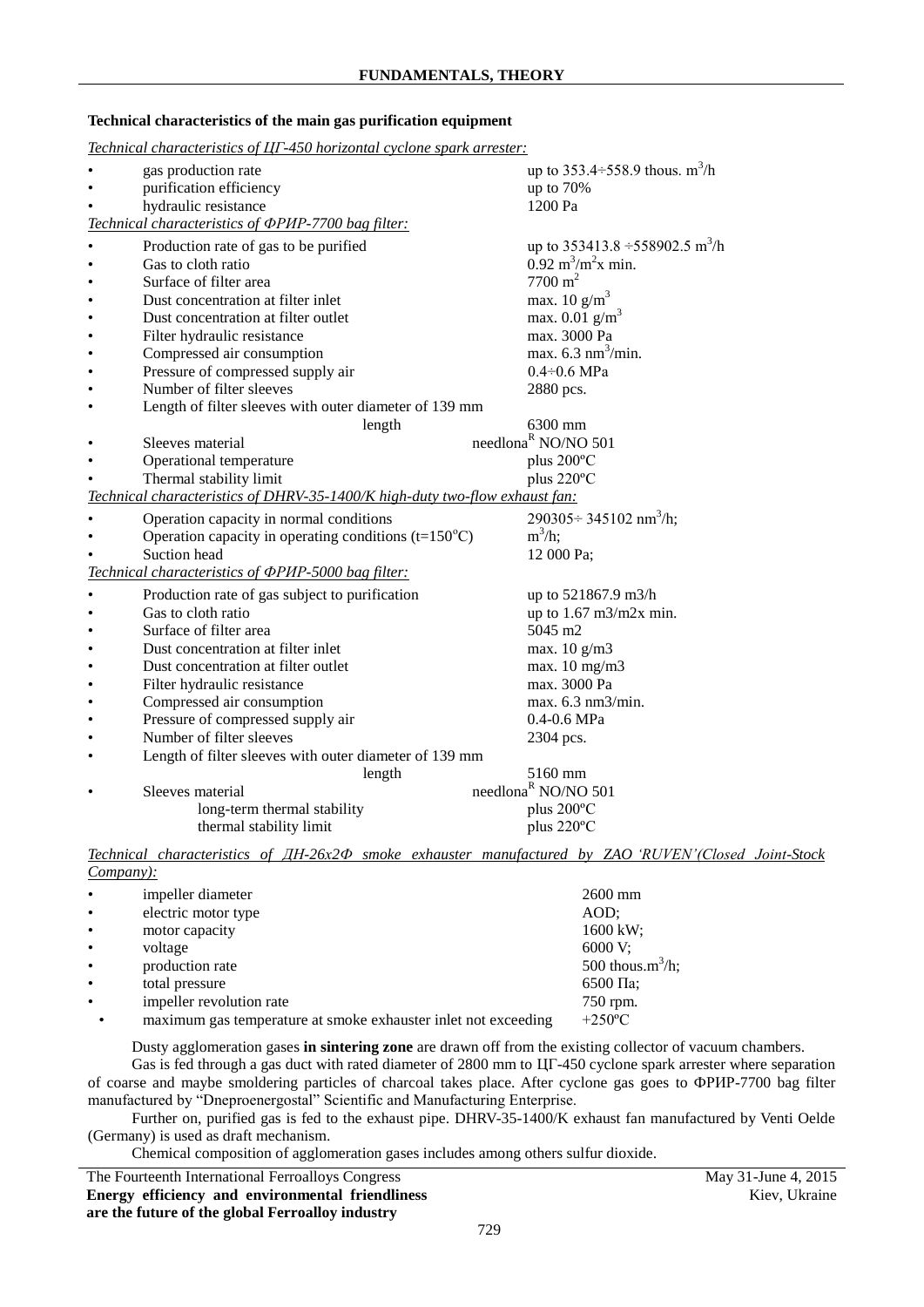Reacting with water, this chemical compound forms solution of sulfur dioxide deteriorating equipment surfaces.

To avoid gases condensation during sinter machine startup, two ГНП.Р-250 gas burners shall be installed on the gas duct.

They allow heating of gas to be purified up to the temperature  $+80^{\circ}$ C. The burners are switched on simultaneously, or in 10-15 minutes after exhaust fan actuation or at thermocouples signal. They are switched off upon thermocouples signal or remotely by operator.

To maintain the temperature of gases to be purified both gas ducts from the collector of vacuum chambers to the blower and bag filter are heat-insulated.

At filtration negative pressure at filter inlet and outlet is measured. Mechanical loads on filter sleeves decrease owing to pulse regeneration.

Regeneration starts when differential between negative pressures exceeds 2000 Pa. Filter regeneration is performed by means of compressed air with pressure of P=0.6 MPa.

Structurally, the filter is divided into 16 sections. Regeneration takes place in the filter section by section, thus maintaining constant resistance at the level of 2000 Pa. This is necessary to stabilize negative pressure in sinter machine.

Installation of a variable speed driver for the exhaust fan is performed with the same purpose. It maintains negative pressure in sinter machine automatically by changing the speed of electric motor rotor.

Nipples for gas and dust measurements are mounted at bag filter inlet and outlet.

The dust collected by bag filter is discharged into filter bins. Its discharge starts at the signal of dust 'working' level sensor in the bins. Scraper conveyor that is the last downstream from dust is actuated, and then КПС(М)-200 scraper conveyors are started followed by screw conveyors located directly under filter bins. In order to prevent accidents chain failure sensors are mounted on scraper conveyors.

Discharge of dust is stopped at signal of lower dust level sensor. Conveyors are switched off in reverse order.

Discharge of dust from under cyclone spark arrester is carried out independently of dust discharge in filter bins, at sensor signal about working dust level, or with respect to time, or else at operator's signal. To that end, scraper conveyor is actuated automatically. Discharge of dust is stopped at signal of the lower dust level sensor. Dust discharge equipment is switched off in the reverse order.

Dust discharge disabling signal is designed for the cases when scraper conveyor is out of operation. Other interlocking devices are provided to prevent operator's errors at conveyors switching on during remote dust discharge.

Three Vegavib 63 dust level sensors (indicating the lowest, working and emergency dust levels) are mounted on each bin of bag filter and spark arrester.

Aspiration air **in cooling section** is tapped from the five main agglomerate sintering stages: sinter machine cooling section, storage bin assembly, primary mixing assembly, transfer unit, sinter machine body and agglomerate storage space.

By means of ДН-26х2Ф smoke exhauster aspiration air is fed to ФРИР-5000 bag filter for purification. Then purified aspiration air is discharged to the atmosphere through available exhaust pipe with diameter of 4200 m and 100 m high.

To maintain the temperature of aspiration air, gas ducts up to bag filter are heat-insulated.

To prevent sleeves thermal deformation at emergency peak temperature of aspiration air two motor-operated air suction valves are mounted on gas duct at bag filter inlet.

At aspiration gases temperature  $t_r = +200$ °C the valve opens at a thermocouples signal and closes when aspiration gases temperature is less than +180ºС.

Process performance of gas purifying unit is shown in Table 2.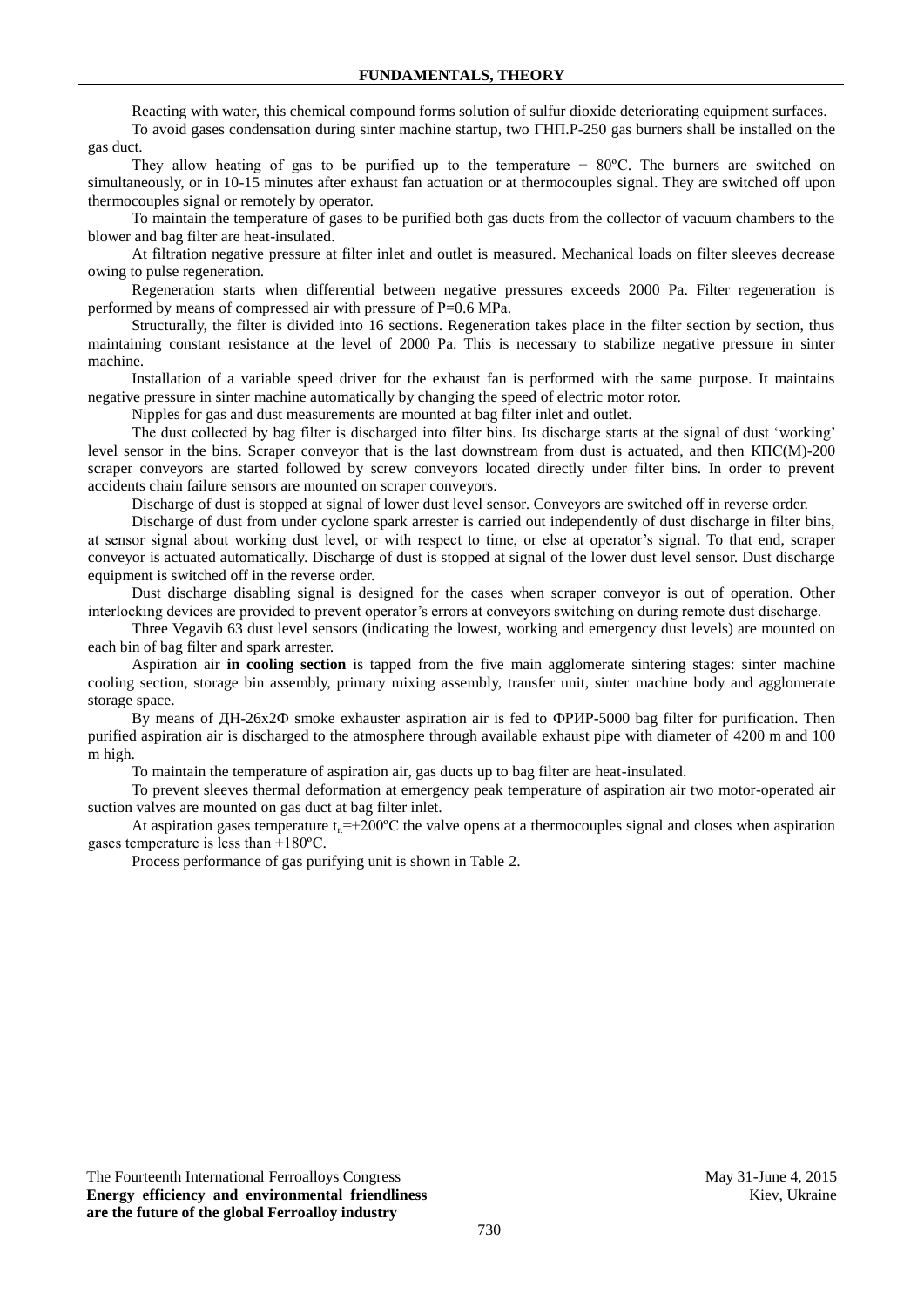### **Table 2.** Process performance of gas purifying unit

| Parameters, units of measurement                                       | Conventional<br>symbol | Quantity |
|------------------------------------------------------------------------|------------------------|----------|
| 1. Sintering zone                                                      |                        |          |
| Volume of dusty gas fed for purification in operating conditions (at   | $m^3/h$                | 558902.5 |
| $t=170^{\circ}C$ )                                                     |                        |          |
| Dust content of aspiration air at the inlet of cyclone spark arrester, | $g/m^3$                | 3.2      |
| Dust content of aspiration air at the outlet of bag filter             |                        |          |
| Unit service hours                                                     | $g/m^3$                | 0.01     |
| Dust volume weight                                                     | h/year                 | 6500     |
| Dust collected                                                         | $t/m^3$                | 1.2      |
| Amount of dust discharged to the atmosphere                            | t/h                    | 1.355    |
| Gas purification efficiency                                            | kg/h                   | 4.23     |
|                                                                        | $\frac{0}{0}$          | 99.7     |
| 2. Cooling section                                                     |                        |          |
| Volume of dusty gas fed for purification in operating conditions (at   | m3/h                   | 521867.9 |
| $t=170^{\circ}C$ )                                                     |                        |          |
| Dust content of aspiration air at the inlet of bag filter              | g/m3                   | 2.23     |
| Dust content of aspiration air at the outlet of bag filter             | g/m3                   | 0.01     |
| Unit service hours                                                     | h/year                 | 6500     |
| Dust volume weight                                                     | t/m3                   | 1.2      |
| Dust collected                                                         | t/h                    | 1.12     |
| Amount of dust discharged to the atmosphere                            | kg/h                   | 5.1      |
| Gas purification efficiency                                            | $\frac{0}{0}$          | 99.6     |
|                                                                        |                        |          |

Additional economic effect may be achieved owing to arrangement of recycling of collected dust by conveyor system. Transportation of dust from  $\Phi$ PHP-7700 filter bins for recycling is performed on open platforms by conveyor; then dust is transferred and discharged on the existing scraper conveyor of agglomeration assembly.

Automated control of two filters operation (in sintering zone and in cooling section), display of filters current state on the screen, control of filter mechanisms operation in automatic, remote (by operator's command) and manual (testing and setting-up mode) modes are implemented.

List of the main measured parameters:

- Gas negative pressure in sinter machine
	- Negative pressure and gas temperature in vacuum chambers No.2, No.6, No.8, No.12, No.13, No.14
	- Gas negative pressure upstream and downstream from the filter
	- Gas temperature upstream and downstream from the filter
	- Temperature of exhaust fan bearings
	- Vibration level of exhaust fan bearings
	- Temperature of exhaust fan motor bearings
	- Temperature of exhaust fan motor body
	- Compressed air pressure at the inlet of regeneration system
- Dust level in cyclone spark arrester bins
- Dust level in filter bins

– Scraper conveyor chain failure

Atmospheric emission monitoring system provides measurement of the following parameters:

- 1. Determination of gas-and-air mixture volume emission to the environment.
- 2. Dust content measurement of gas-and-air mixture emitted to the environment.
- 3. Dust content measurement of gas-and-air mixture in purification areas.
- 4. Temperature measurement of gases emitted to the atmosphere.
- 5. Pressure measurement of gases emitted to the atmosphere.

Results of dust and gas purifying system retrofit works at Bogdanovska Beneficiation and Sintering Plant meet all relevant labour protection requirements by preventing diffusion of hot and dusty air containing  $CO$ ,  $SO<sub>2</sub>$  and NOx in the operating area.

In broader terms construction and putting into service of gas purification units in cooling section and in sintering zone allows:

- improving efficiency of agglomeration gases purification;
- improving reliability of operation and reducing operating costs for agglomeration gases purification;
- reducing the number of equipment downtime;

The Fourteenth International Ferroalloys Congress May 31-June 4, 2015 **Energy efficiency and environmental friendliness are the future of the global Ferroalloy industry**